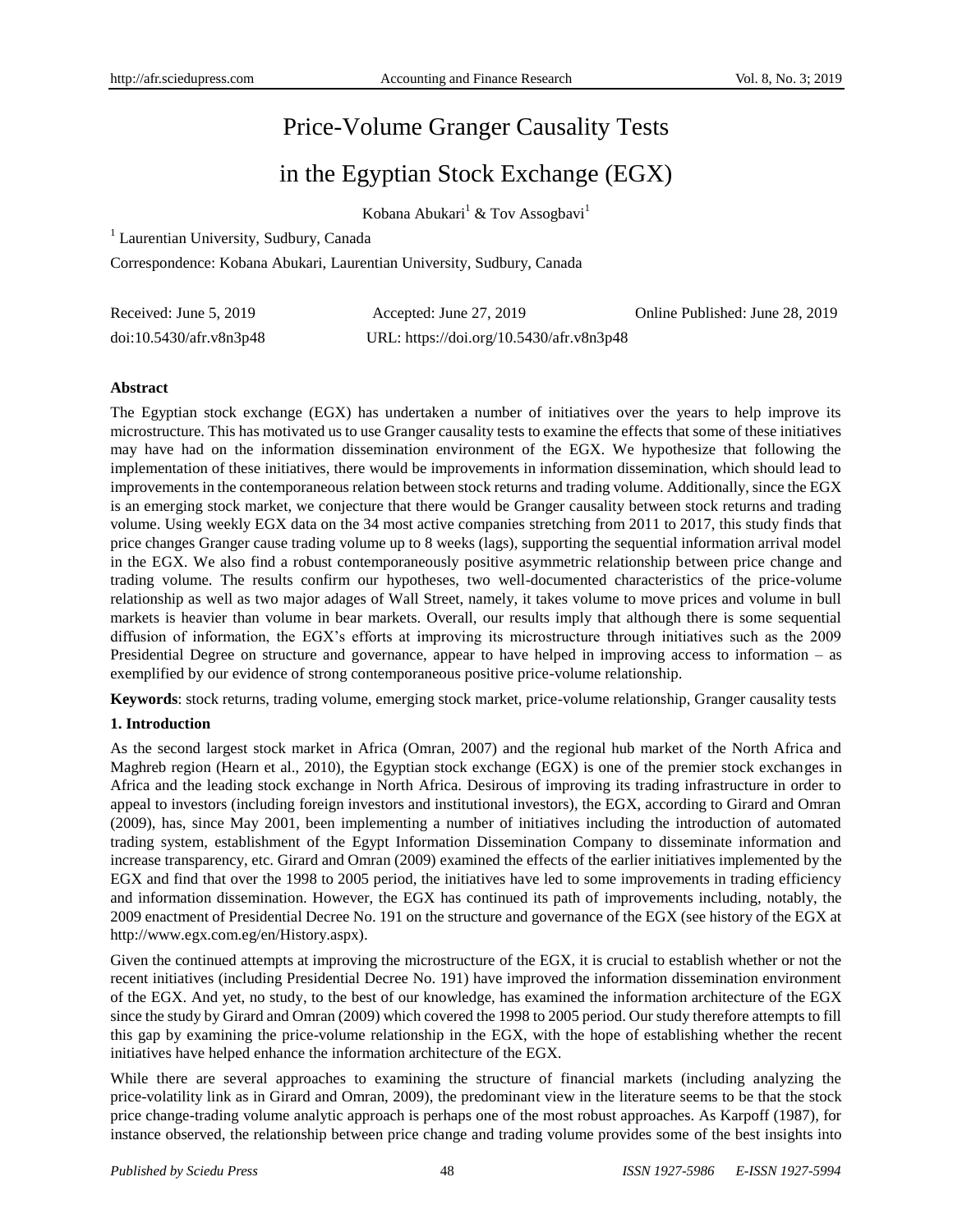the structure of financial markets. Following this rationalization, several authors have used the price-volume relationship to investigate the structure of financial markets, including Hiemstra and Jones (1994), Assogbavi et al. (1995), Saatcioglu and Starks (1998), Lee and Rui (2002), Chen (2012) and Sampath and Garg (2018). We follow this strand of literature and use the price-volume relationship to investigate the hypothesis that stock returns and trading volume have a positive contemporaneous relationship as well as the hypothesis that there exist causal relationships between stock price changes and trading volume in the Egyptian stock exchange.

Using data on the 34 heavily traded stocks listed on the EGX from 2011 to 2017, we find strong evidence that price changes Granger cause trading volume up to 8 weeks (lags), which supports the notion of some sequential information dissemination in the EGX*.* We also find strong evidence that trading volume is positively and contemporaneously related to price changes and this relationship is asymmetrically positive (i.e., positive price changes lead to heavier volume than negative price changes). This strong and robust contemporaneous relationship implies that the recent EGX improvement initiatives may have had positive effects on the instantaneous incorporation of information into stock prices and trading volume, leading to the strong contemporaneous relationship between stock price changes and trading volume. As well, these results are consistent with our hypotheses and with previous studies (e.g., Chen, 2012; Li et al., 2016; Sampath and Garg 2018) that document a significant contemporaneous relationship between the two variables. The results also support two Wall Street adages: "it takes volume to move prices" and "volume is heavier in bull markets than in bear markets". It should, however, be noted that the significant unidirectional Granger causality (from stock price changes to trading volume) with longer causal lags (of 8 weeks) that we find suggests that the EGX is still maturing, as far as its information dissemination architecture is concerned. Our Granger causality results also highlight the possibility that noise traders are using past stock price changes to inform their trading decisions, leading to past stock price changes Granger causing trading volume. While our study is similar to Girard and Omran (2009) because it also provides insights on the structure of the EGX, it differs from their study in a couple of important ways. First, we analyzed the price-volume relationship while they studied the price-volatility relationship. Second, while their study covered the 1998-2005 period, our study covers the recent 2011-2017 period.

The remainder of this paper is organized as follows. The relevant literature review is presented in section two; the hypothesis, data and methodology are discussed in section three; our results are analyzed and discussed in section four; and, section five concludes the paper.

## **2. Prior Literature**

The importance of understanding the relationship between price change and trading volume was first articulated by Karpoff (1987). Among other reasons, the price-volume relationship helps discriminate between competing theories on information dissemination in financial markets; helps in analyzing the validity of information content of event studies; helps in assessing the distribution of stock returns (e.g., Epps and Epps, 1976); and, finally, it can help to better understand technical analysis (see Blume et al., 1994). In addition, the price-volume relationship can help establish the validity of two important Wall Street folklore related to stock prices and trading volume, viz.: "it takes volume to make prices move" and that "volume is heavier in bull markets than in bear markets" (Karpoff, 1988). The important role that the relationship between price change and volume plays in helping us understand the structure of financial markets has motivated several authors, over the last four decades, to offer theoretical expositions and/or empirical evidence on the subject matter. It has been established, from both the theoretical and empirical literatures, that price change has a positive correlation with trading volume (e.g., Karpoff, 1987; Hiemstra and Jones, 1994).

Theoretically, Copeland's (1976) landmark paper on the sequential information arrival model, which has been extended by Jennings et al. (1981), suggests that stock price changes are positively associated with trading volume because of the expectation that market participants' demand will be continuously sequentially adjusted as new information is received, until the new information is fully received by all market participants and a final equilibrium is established. Karpoff (1987) discusses other theoretical models that hypothesize a positive correlation between returns and volume including the mixture of distributions model and the conjecture that the volume-return nexus is facilitated by its link to systematic risk. Noise trader models and tax- as well as non-tax-related motives also suggest a positive association between stock returns and trading volume (Hiemstra and Jones, 1994).

On the empirical front, many studies have confirmed the presence of a positive relationship between stock price change and trading volume in different markets. Starting from the 1960s to about 1990, price-volume relationship studies were mainly conducted on advanced stock markets. However, in recent years, with growing and better structured emerging markets, numerous empirical results using data on emerging economies such as South America, China and India have started surfacing. Karpoff (1987) concludes, after reviewing the earlier studies, that volume is positively linked to the magnitude of price change and to price change per se in equity markets.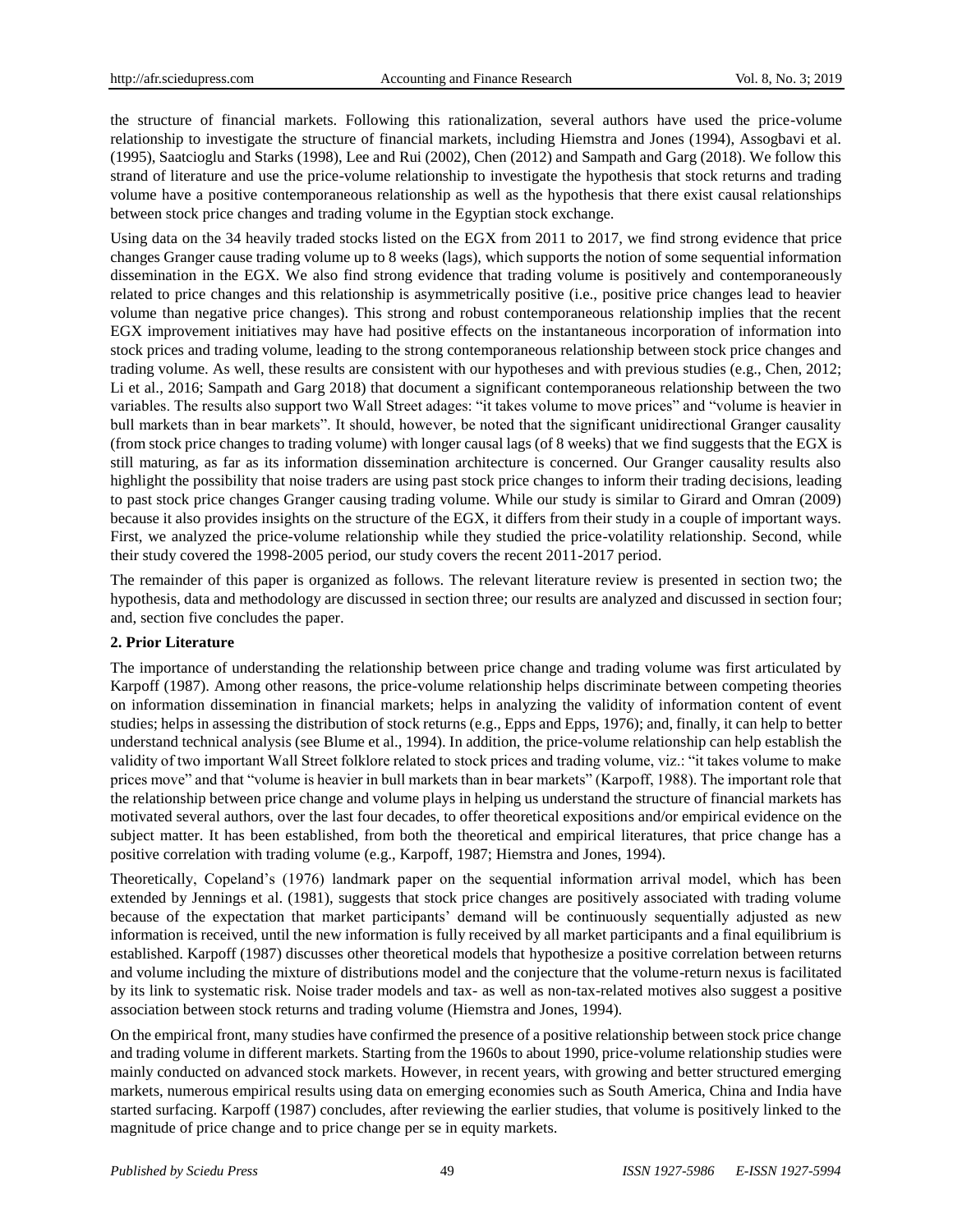The price-volume empirical literature continues to grow over time and an increasing number of studies continue to investigate the price-volume relationship in developed as well as in emerging markets. Hiemstra and Jones (1994) use U.S. data to examine the dynamic relation between stock returns and trading volume and find, on the one hand, the presence of a unidirectional causality from stock returns to percentage volume changes when they use linear Granger causality tests. However, they find the presence of a bidirectional relationship, on the other hand, when they use nonlinear Granger causality tests. Assogbavi et al. (1995) use Canadian data and validate the positive asymmetric price-volume relationship. The authors demonstrate that positive price changes are associated with higher trading volume than negative price changes. Brailsford (1996) use Australian stock market data and finds support for the asymmetric price-volume relationship. In emerging markets, Saatcioglu and Starks (1998) also find a positive relationship between trading volume and both the magnitude of price change and price change per se – in support of asymmetry; but they do not find strong evidence supporting the contention that stock prices Granger-cause trading volume. Lee and Rui (2002) document evidence of a contemporaneously positive relationship between trading volume and stock returns in the U.S., U.K. and Japanese stock markets but they do not find evidence of any causality between trading volume and stock returns. Using S&P 500 price index data, Chen (2012) finds strong evidence of asymmetric contemporaneous relationship between returns and volume. The author also finds that stock returns have a contemporaneously negative correlation with trading volume (i.e., negative asymmetry) in bear markets but are contemporaneously positively correlated with volume (i.e., positive asymmetry) in bull markets. Chen's (2012) findings also support the presence of unidirectional Granger causality in the S&P 500, with past stock returns predicting trading volume in both bear and bull markets but past trading volume having a weaker ability to predict returns. Gold et al. (2013) analyze the Dow Jones Industrial Average component stocks and find, consistent with the tax-loss hypothesis, positive average abnormal daily December trading volume for depressed stocks (i.e., stocks whose prices have declined) and negative average abnormal daily December trading volume for other stocks. Cook and Watson (2017) use different definitions of price change and find strong contemporaneous and bidirectional causal relationship between price change (calculated using daily FTSE 100 high values) and trading volume in the U.K. Kao et al. (2019) use U.S. data and find that contemporaneous and lagged trading volume positively influence stock returns, leading them to conclude that there is an asymmetric correlation between price change and trading volume.

The recent literature continues to support the contemporaneous and causal price-volume relationship in not only developed markets but in emerging markets as well. For instance, Li et al. (2016) find, using nonlinear Granger tests, a bidirectional causality between stock price changes and trading volume in China. Hsu et al. (2016) examine the price-volume relationship around stock price reversals and rebounds in Taiwan and find asymmetric effects on the price-volume relationship around price increases as well as price decreases. As well, the findings of Gupta et al. (2018) indicate that lagged stock returns Granger cause trading volume in the long run in both China and India, while the findings of Sampath and Garg (2018) do not only indicate strong evidence of a positive association between stock returns and trading volume in India but also indicate a lead-lag relation with strong evidence of Granger causality from stock returns to trading volume. Abdelzaher (2019) finds the January 25, 2011 Arab Spring revolution in Egypt significantly negatively affected trading volume in the one-year pre- and post-event periods. Girard and Omran (2009) find that earlier initiatives undertaken by the EGX to improve its information environment have led to some improvements in trading efficiency and information dissemination over the 1998 to 2005 period.

The price-volume relationship has also been documented in markets other than equity markets. In the foreign exchange market, Kumar (2017) finds a contemporaneous relationship between currency futures price changes and trading volume; the author also finds a one-way Granger causality running from currency futures price changes to trading volume. In the bitcoin market, El Alaoui et al. (2018) find a positive association between bit coin price changes and trading volume. In the real estate market, while Tsai (2019) finds that price and volume efficiently react to information with no lead-lag relationships under normal conditions, the author reports that during boom periods or busts periods in the U.S. housing market, there is a lead-lag relationship between price and volume.

However, it is important to mention that not all of the price-volume relationship studies find evidence of a positive relationship between stock returns and trading volume. For example, Saatcioglu and Starks (1998) find that the well-documented contemporaneous association between returns and volume is insignificant in Mexico and that the contemporaneous relation between absolute returns and volume is insignificant in Brazil. Wang et al. (2018) also find that out-of-sample, the price-volume relationship has a weak predictive power.

So far in the literature, there is a dearth of empirical evidence on the price-volume relationship in African stock markets. However, with the Africa continent becoming an important economic player (Leke and Yeboah-Amankwah, 2018; Leke et al., 2018) and African financial markets beginning to appeal to global investors who look to diversify their portfolios, there is an increasing need to investigate the price-volume relationship in the major African stock markets.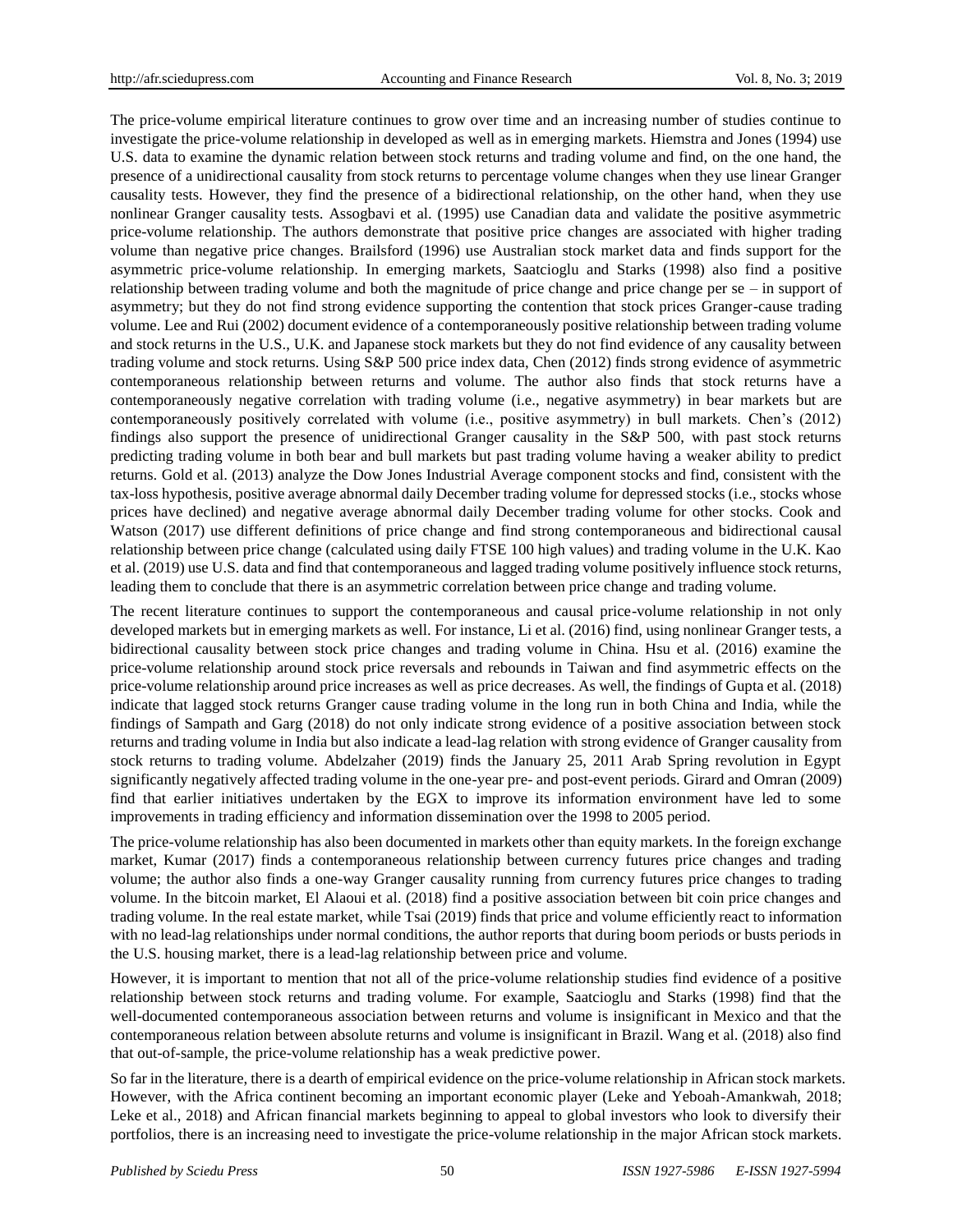This study is an attempt to provide the much-needed evidence on the price-volume relation in Africa.

## **3. Hypothesis, Data and Methodology**

## *3.1 Hypothesis*

Since the EGX has undertaken several initiatives in recent years to improve the information environment of the market and Girard and Omran (2009) find earlier initiatives to have led to some improvements, we contend that the recent initiatives would also lead to some improvements in information flow in the EGX. As a result, we expect to find a strong contemporaneously positive relationship between price change and trading volume. Therefore, we hypothesize that:

*H1*: The magnitude of stock returns would be contemporaneously positively related to trading volume in the EGX.

*H*<sub>2</sub>: Stock returns per se would be contemporaneously positively related to trading volume in the EGX.

However, since the EGX is still an emerging market with evolving market microstructure, we expect to find some level of market inefficiency – as it is the case for most emerging markets. As a result, past trading volume and past stock price changes would potentially have some influence on current trading volume and stock returns. Consequently, we hypothesize that:

*H3*: Stock returns would Granger-cause trading volume in the EGX.

*H*<sub>4</sub>: Trading volume would Granger-cause stock returns in the EGX.

## *3.2 Data and Sample*

The EGX data used in this paper come from DataStream. They are weekly data covering our study period that stretches from 2011 to 2017 and comprise closing stock prices, volume traded, market capitalization and number of shares outstanding. Since the variables needed to test our hypotheses are stock returns and trading volume, we calculate them using the DataStream data. Stock return/price change is calculated as the natural log of the current week's price divided by the natural log of the previous week's price. Trading volume is calculated as volume traded divided by shares outstanding. To avoid common problems related to missing data in the analysis, only corporations with weekly data covering at least 95% of the entire study period are selected. Out of the about 167 EGX listed firms that have some data in the DataStream database at the end of our sample period in 2017, only 34 are eligible for inclusion in our analysis. The descriptive statistics about the sampled companies are presented in Table 1.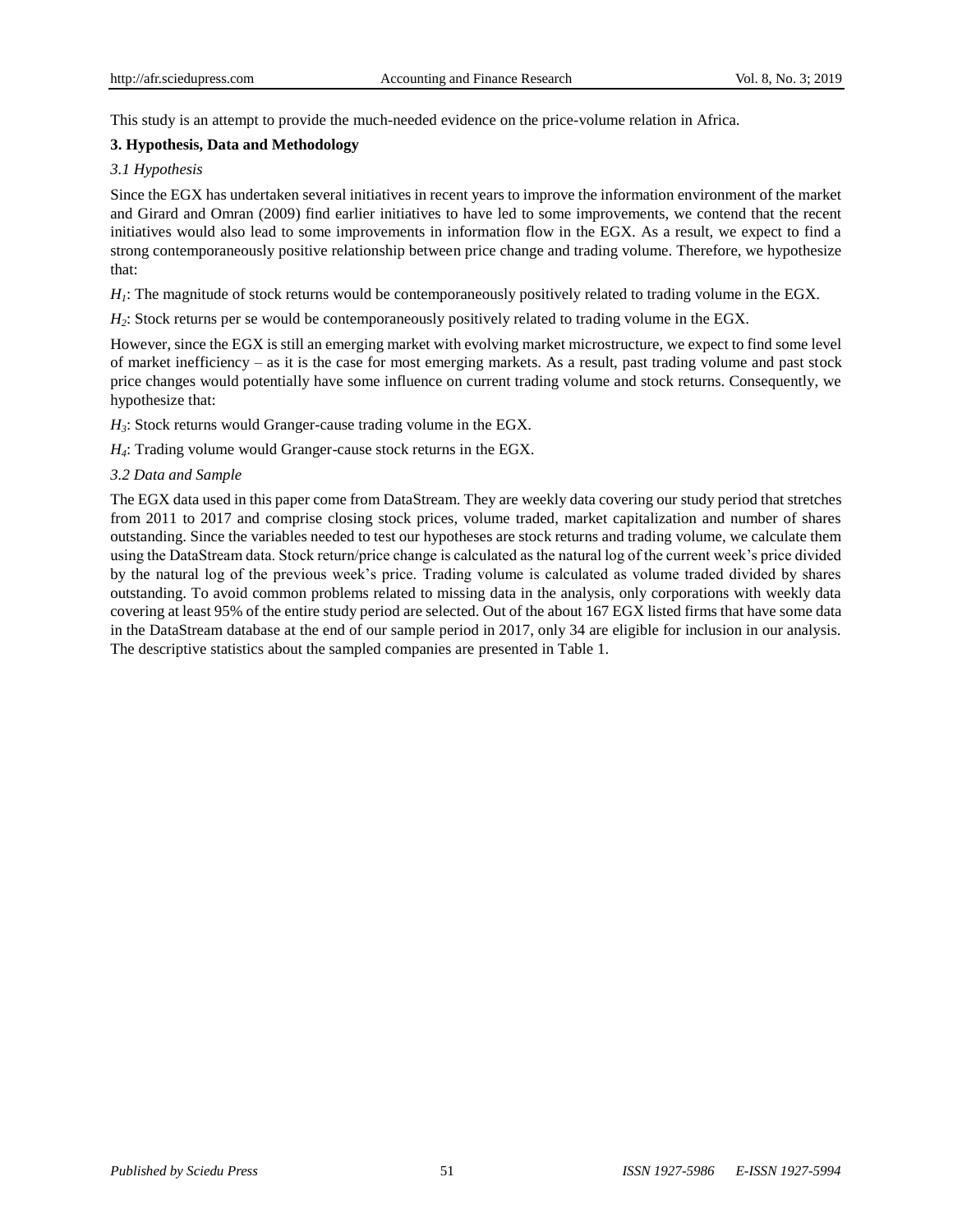## Table 1. Descriptive Statistics

|                                    |           | <b>Stock Returns</b> | Trading<br>Volume | Market Cap (EGP<br>Millions) |          |         |           |
|------------------------------------|-----------|----------------------|-------------------|------------------------------|----------|---------|-----------|
|                                    | Mean      | Median               | Std Dev           | <b>Skewness</b>              | Kurtosis | Average | Average   |
| ALEXANDRIA MRL.OILS                | 0.0030    | 0.0000               | 0.0491            | 0.8292                       | 11.9527  | 0.0065  | 5,781.02  |
| <b>AMER GROUP</b>                  | $-0.0024$ | 0.0000               | 0.0702            | $-0.0011$                    | 3.8828   | 0.0094  | 2,722.17  |
| ARAB COTTON GINNING                | 0.0005    | 0.0000               | 0.0700            | 0.5524                       | 6.7617   | 0.0133  | 1,016.72  |
| ARABIA INVS.DEV.FIN.               | $-0.0009$ | 0.0000               | 0.0662            | 0.2279                       | 6.0685   | 0.0132  | 487.44    |
| ASEK COMPANY FOR MINING            | $-0.0005$ | 0.0000               | 0.0670            | 0.3468                       | 6.1371   | 0.0026  | 364.00    |
| CITADEL CAPITAL                    | $-0.0055$ | $-0.0076$            | 0.0687            | $-0.0609$                    | 4.6818   | 0.0098  | 2,589.21  |
| COML.INTL.BANK (EGYPT)             | 0.0032    | 0.0005               | 0.0453            | $-0.0649$                    | 5.1908   | 0.0013  | 40,976.51 |
| EFG HERMES HDG.                    | 0.0004    | 0.0000               | 0.0622            | 0.3366                       | 5.6866   | 0.0039  | 7,979.44  |
| EGYP.FOR TOURISM RSTS.             | $-0.0011$ | 0.0000               | 0.0687            | $-0.1091$                    | 4.6124   | 0.0075  | 1,170.71  |
| <b>EGYPT IRON &amp; STEEL</b>      | 0.0006    | $-0.0024$            | 0.0781            | 0.7641                       | 7.8015   | 0.0018  | 3,898.62  |
| EGYPTIAN CHEMICAL IND              | $-0.0010$ | 0.0000               | 0.0793            | 0.5240                       | 8.5386   | 0.0029  | 2,726.60  |
| <b>EGYPTIAN ELECTRIC CABLE</b>     | $-0.0002$ | 0.0000               | 0.0567            | $-0.0257$                    | 4.2779   | 0.0068  | 469.98    |
| EGYPTIAN FINL.& INDL.              | $-0.0002$ | $-0.0040$            | 0.0536            | 0.3754                       | 3.9545   | 0.0038  | 751.45    |
| EGYPTIAN KUWAITI HOLDING           | $-0.0019$ | 0.0000               | 0.0472            | $-0.0654$                    | 8.1047   | 0.0008  | 787.10    |
| EGYPTIANS ABROAD INVS.             | $-0.0009$ | $-0.0025$            | 0.0698            | $-0.2893$                    | 5.7629   | 0.0071  | 179.55    |
| EGYPTIANS HOUSING DEV.             | $-0.0003$ | $-0.0033$            | 0.0702            | $-0.0515$                    | 6.0731   | 0.0044  | 334.79    |
| EL AHLI INV.& DEV.                 | $-0.0006$ | 0.0000               | 0.0712            | $-0.0309$                    | 5.3814   | 0.0056  | 174.36    |
| ELSAEED CONTRACT AND REAL ESTATE   | 0.0003    | 0.0000               | 0.0587            | $-0.0274$                    | 4.9961   | 0.0167  | 552.84    |
| <b>EXTRACTED OILS DERIVATRE</b>    | 0.0008    | 0.0000               | 0.0599            | $-0.0396$                    | 5.9255   | 0.0074  | 152.53    |
| <b>GIZA GENERAL CONTRACTING</b>    | 0.0008    | 0.0000               | 0.0645            | $-0.1597$                    | 5.4004   | 0.0857  | 281.37    |
| <b>HELIOPOLIS HOUSING</b>          | 0.0047    | 0.0003               | 0.0617            | 0.3026                       | 5.4226   | 0.0046  | 5,080.04  |
| <b>MARIDIVE &amp; OIL SERVICES</b> | $-0.0055$ | 0.0000               | 0.0520            | $-0.0378$                    | 7.9924   | 0.0009  | 350.56    |
| MEDINET NASR HOUSING               | 0.0033    | 0.0005               | 0.0573            | 0.4337                       | 6.4743   | 0.0082  | 5,217.57  |
| MENA TOURISM & RLST.INV.           | $-0.0018$ | 0.0000               | 0.0656            | 0.1126                       | 7.0530   | 0.0057  | 128.20    |
| NATIONAL DEV.BANK                  | 0.0024    | 0.0012               | 0.0589            | 0.2162                       | 5.6211   | 0.0019  | 1,286.00  |
| PALM HILLS DEVS.SAE                | $-0.0005$ | 0.0000               | 0.0708            | $-0.0349$                    | 5.4333   | 0.0082  | 4,489.63  |
| PIONEERS HOLDING                   | 0.0032    | 0.0000               | 0.0726            | 0.1641                       | 4.2999   | 0.0039  | 4,202.26  |
| SIDI KERIR PETROCHEM.              | 0.0015    | 0.0000               | 0.0395            | 0.0550                       | 5.1311   | 0.0004  | 7,850.35  |
| SIX OF OCT.DEV.& INV.              | 0.0008    | $-0.0013$            | 0.0721            | 0.4619                       | 7.1363   | 0.0072  | 3,119.06  |
| SOUTH VALLEY CEMENT                | $-0.0001$ | $-0.0021$            | 0.0568            | $-0.1981$                    | 4.6855   | 0.0013  | 2,346.84  |
| TALAAT MOUSTAFA GROUP              | 0.0005    | 0.0000               | 0.0596            | $-0.2239$                    | 5.5968   | 0.0017  | 13,573.42 |
| TELECOM EGYPT                      | $-0.0010$ | 0.0007               | 0.0423            | $-0.5255$                    | 4.4741   | 0.0004  | 20,954.50 |
| UNITED ARAB SHIPPING               | 0.0005    | 0.0000               | 0.0739            | 0.1619                       | 5.4543   | 0.0131  | 180.60    |
| UNITED HOUSING & DEV.              | 0.0019    | $-0.0008$            | 0.0573            | $-0.0054$                    | 5.7181   | 0.0038  | 942.24    |
| Overall Average                    | 0.0001    | 0.0000               | 0.0630            | 0.1541                       | 6.5180   | 0.0080  | 4,209.34  |

Presented in Table 1 are descriptive statistics (i.e., mean, median, standard deviation, skewness and kurtosis) on stock returns as well as average volume and average market capitalization for the 34 sampled EGX firms over the 2011 to 2017 sample period.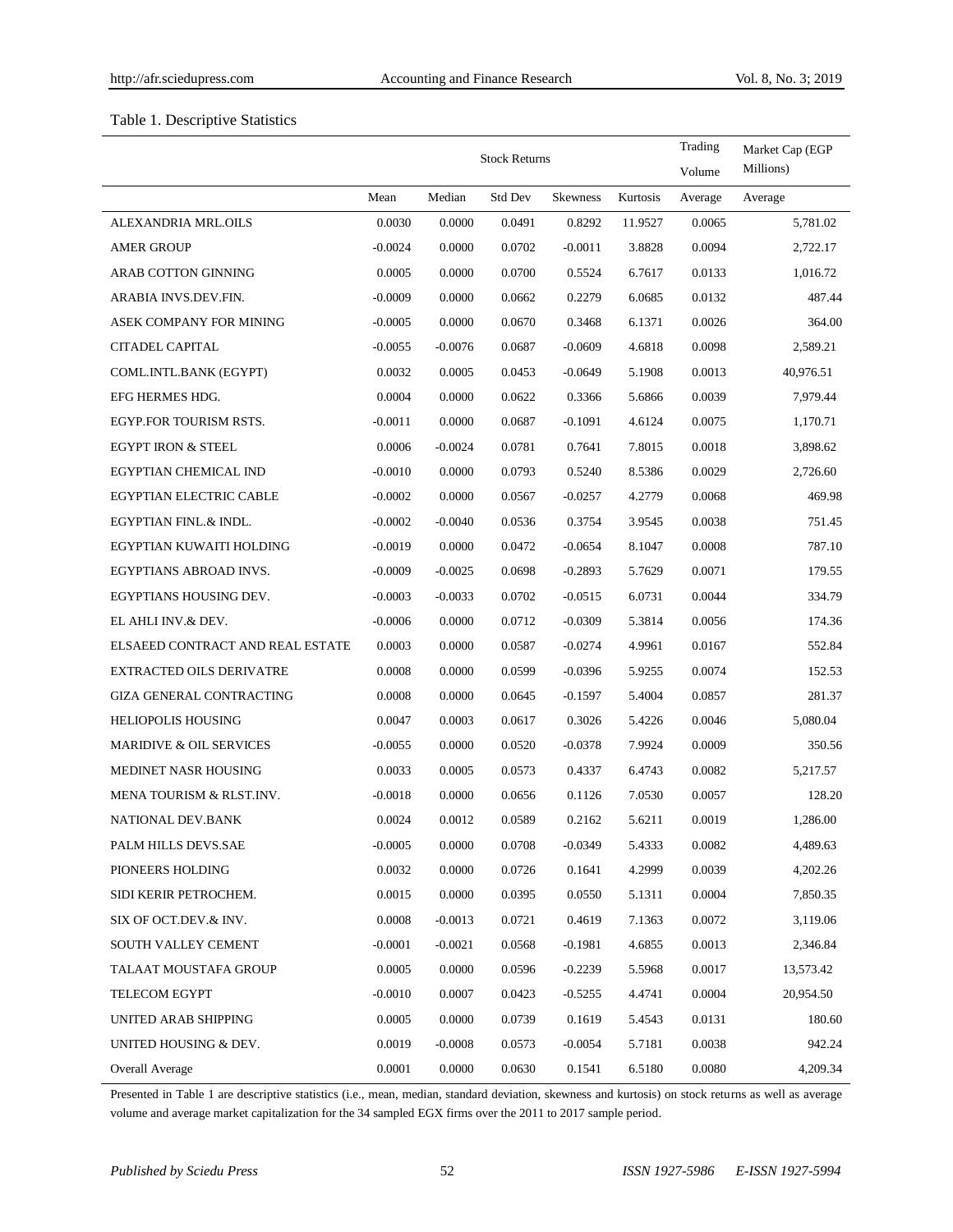Table 1 demonstrates that the 34 companies cut across the size spectrum – from small- to medium- to large-sized firms. While the average market capitalization is about 4.2 billion EGP, market capitalization of the sampled firms ranges from a minimum of 128.2 million EGP to a maximum of 41.0 billion EGP over the sample period. Sampling firms across the size spectrum is beneficial because the results of the study would be generalizable to a broad range of companies including small, medium and large companies. The average weekly stock return is about 0.01% and average weekly trading volume is about 0.8%.

#### *3.3 Methodology*

Before investigating the stock price change-trading volume causality question, we first analyze the two contemporaneous characteristics of the price-volume relationship in the EGX. Since the vector autoregressive (VAR) model is the predominant methodology used to examine the return-volume relation in the literature, we follow the literature and use the same approach in this study. For the causality relationship tests, we follow Chen (2012) and use Granger causality tests.

#### 3.3.1 Estimating Contemporaneous Price-Volume Relationship

To explore the contemporaneous correlation between stock returns and trading volume, we follow Karpoff (1988) and estimate the following regression equations:

$$
V_t = \alpha + \beta_1 |R_t| + \varepsilon_t \tag{1}
$$

$$
V_t = \alpha + \beta_1 R_t + \varepsilon_t \tag{2}
$$

where  $V_t = \frac{Volume\,Trade_d}{Number\,of\,Shares\,Outst}$  $\frac{V}{Number\ of\ Shares\ Outstanding_t}$  and  $R_t = \ln(\frac{Closing Price_t}{Closing Price_t})$  $\frac{1}{\text{Closing Price}_{t-1}}$ .

We estimate Equation 1 for each of the sampled companies using the ordinary least squares (OLS) regression technique to first test the cotemporaneous positive relationship between the magnitude of price change and trading volume  $(H_1)$ . Then, still using the same OLS regression technique, we analyze the asymmetric nature of the relationship by regressing the returns per se on volume as formulated in Equation 2  $(H<sub>2</sub>)$ . To investigate the relationship at the aggregate portfolio level for the combined 34 sampled companies, we pool the data for the companies and use the panel data with firm fixed effects regression technique to estimate Equation 1 and Equation 2 for the pooled data.

#### 3.3.2 Estimating Price-Volume Causal Relationship

The causal relationships between stock price change and trading volume  $(H_3 \text{ and } H_4)$  are analyzed in this paper by following the extant literature and estimating the following VAR models:

$$
V_t = \alpha + \sum_{i=1}^j \beta_i V_{t-i} + \sum_{i=1}^k \gamma_i |R_{t-i}| + \varepsilon_t
$$
\n<sup>(3)</sup>

$$
|R_t| = \alpha + \sum_{i=1}^{j} \gamma_i |R_{t-i}| + \sum_{i=1}^{k} \beta_i V_{t-i} + \varepsilon_t
$$
\n(4)

where *j* and *k* are the number of lags.

The estimation of VAR models requires the specification of the number of lags to use. To help determine the ideal number of lags (*j* and *k*) for the VAR models, we use Akaike's (1974) information criterion (AIC). Saatcioglu and Starks (1998) highlighted the possibility of autocorrelation in Granger causality tests. Consequently, we use the Durbin-Watson as well as the Breush-Godfrey statistics to test for serial correlation. We then use the Cochrane-Orcut and Prais-Winsten estimation approach to correct for first-order serial correlation in all the VAR regressions.

To validate the conjecture of sequential dissemination of information, we lean on Hiemstra and Jones' (1994) emphasis on the important role of tests of causality to help establish whether knowledge of past stock price (trading volume) movements help improve predictions of contemporaneous and future movements in volume (stock prices). Hence, we use Granger Causality tests (following Hiemstra and Jones, 1994) to ascertain whether or not there is a unidirectional or bidirectional causal relationship between stock price change/returns and trading volume.

We use the block exogeneity F test to test for Granger causality. A standard block exogeneity F test of the significance or otherwise of the  $\gamma_i$  coefficients in Equation 3, will indicate whether or not returns Granger-cause volume ( $H_3$ ). To determine whether or not volume Granger-cause returns  $(H_4)$ , the significance or otherwise of the block exogeneity F test for the  $\beta_i$  coefficients (in Equation 4) is used. If returns Granger-cause volume, then the inclusion of past returns (in addition to past volume) in the VAR regressions would lead to improved forecasts of future volume. Likewise, if trading volume Granger-cause stock returns, then the inclusion of past volume (in addition to past returns) in the VAR models would lead to improved predictions of future stock returns.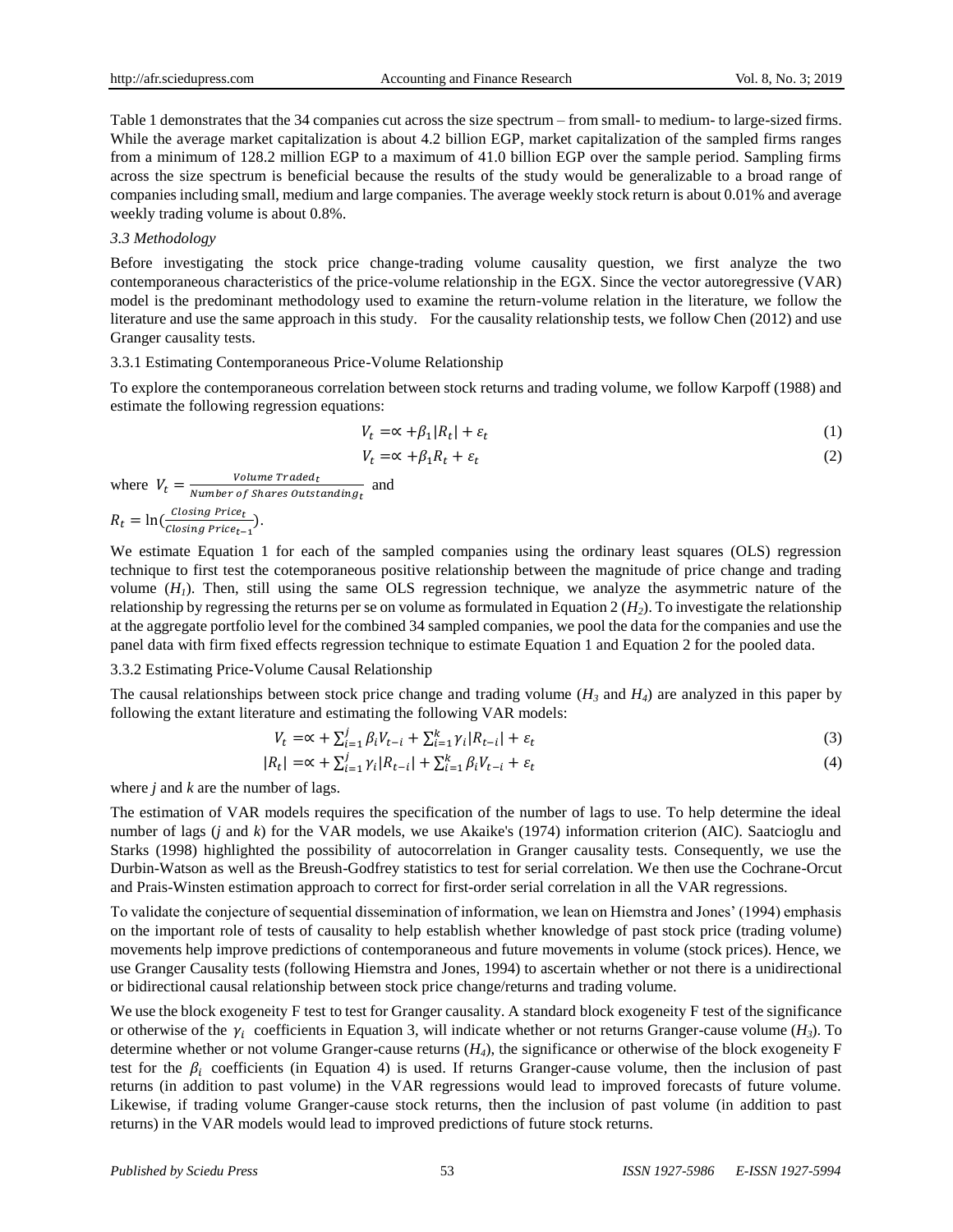#### **4. Results**

#### *4.1 Stock Returns and Trading Volume Relationship*

We used a two-pronged approach to analyze the contemporaneous relationship between stock returns and trading volume. In our first approach, which is aimed at testing hypotheses 1 and 2 for the portfolio of 34 Egyptian Stock Exchange listed firms, we estimate Equation 1 and Equation 2 by pooling the weekly data for the firms and controlling for firm fixed effects. The results of the firm fixed effects regressions for the portfolio of 34 Egyptian stocks are reported in Table 2.

Table 2. Contemporaneous Price-Volume Relation using Pooled Data and Controlling for Firm Fixed Effects

|                               | Volume      | Volume      |
|-------------------------------|-------------|-------------|
| <b>Absolute Stock Returns</b> | $0.0511***$ |             |
|                               | (7.14)      |             |
| <b>Stock Returns</b>          | ۰           | $0.0487***$ |
|                               | ۰           | (9.95)      |
| Constant                      | $0.0049***$ | $0.0063***$ |
|                               | (2.70)      | (3.50)      |
| Firm Fixed Effects            | Yes         | Yes         |
| N                             | 10,964      | 10,964      |
| $R^2$                         | 0.1632      | 0.1668      |
| F                             | 62.68***    | 64.36***    |

Results of the firm fixed effects regressions that regress trading volume on absolute stock returns and signed stock returns for the pooled sample of 34 EGX firms over the 2011 to 2017 sample period are reported in Table 2. The results for Equation 1 ( $V_t = \propto +\beta_1 |R_t| + \varepsilon_t$ ) are presented in column 2 while column 3 presents the results for Equation 2 ( $V_t = \propto +\beta_1 R_t + \varepsilon_t$ ). The symbols \*\*\*, \*\* and \* indicate statistical significance at the 1%, 5% and 10% levels, respectively. (t statistics are in parentheses)

Consistent with prior literature, the results from Table 2 indicate a strong positive contemporaneous relationship between stock returns and trading volume. The results of the estimates of Equation 1 (Table 2 column 2) support our first hypothesis  $(H<sub>l</sub>)$  and indicate that there is a strong positive relationship between the magnitude of price change and trading volume. This finding is also well documented in the literature (e.g., Saatcioglu and Starks, 1998) and lends support to the Wall Street adage that "it takes volume to make prices move". In fact, regressing trading volume on absolute stock returns yields a positive coefficient which is significant at the 1% level. This connotes that in the Egyptian context, there is strong evidence of a contemporaneously positive relationship between absolute price change and trading volume.

The results of the firm fixed effects regression that regresses trading volume on stock returns per se (Equation 2) are reported in Table 2 column 3. The coefficient of the independent variable, the stock returns per se, is positive (as expected) and statistically significant at the 1% level. The significant positive relationship supports our second hypothesis  $(H_2)$  and implies that there is heavy trading volume associated with positive stock returns than negative stock returns. The strong positive association between returns and volume are not only consistent with prior literature (e.g., Karpoff, 1987; Hiemstra and Jones, 1994; Lee and Rui, 2002; Sampath and Garg, 2018) but also confirm the validity of another important Wall Street adage in the Egyptian stock market, that "volume is relatively heavy in bull markets and light in bear markets". With  $R^2$ s that are greater than 15% for both regression models, we conclude that the price-volume models also fit the data well.

While our first approach involved estimating the contemporaneous price-volume relationship for the pooled portfolio of 34 companies, our second approach to establishing the extent to which trading volume and stock returns are contemporaneously correlated involves re-estimating Equations 1 and 2 for each of the 34 individual firms. The results of regressing absolute trading volume on stock returns (Equation 1) for each company are presented in Table 3.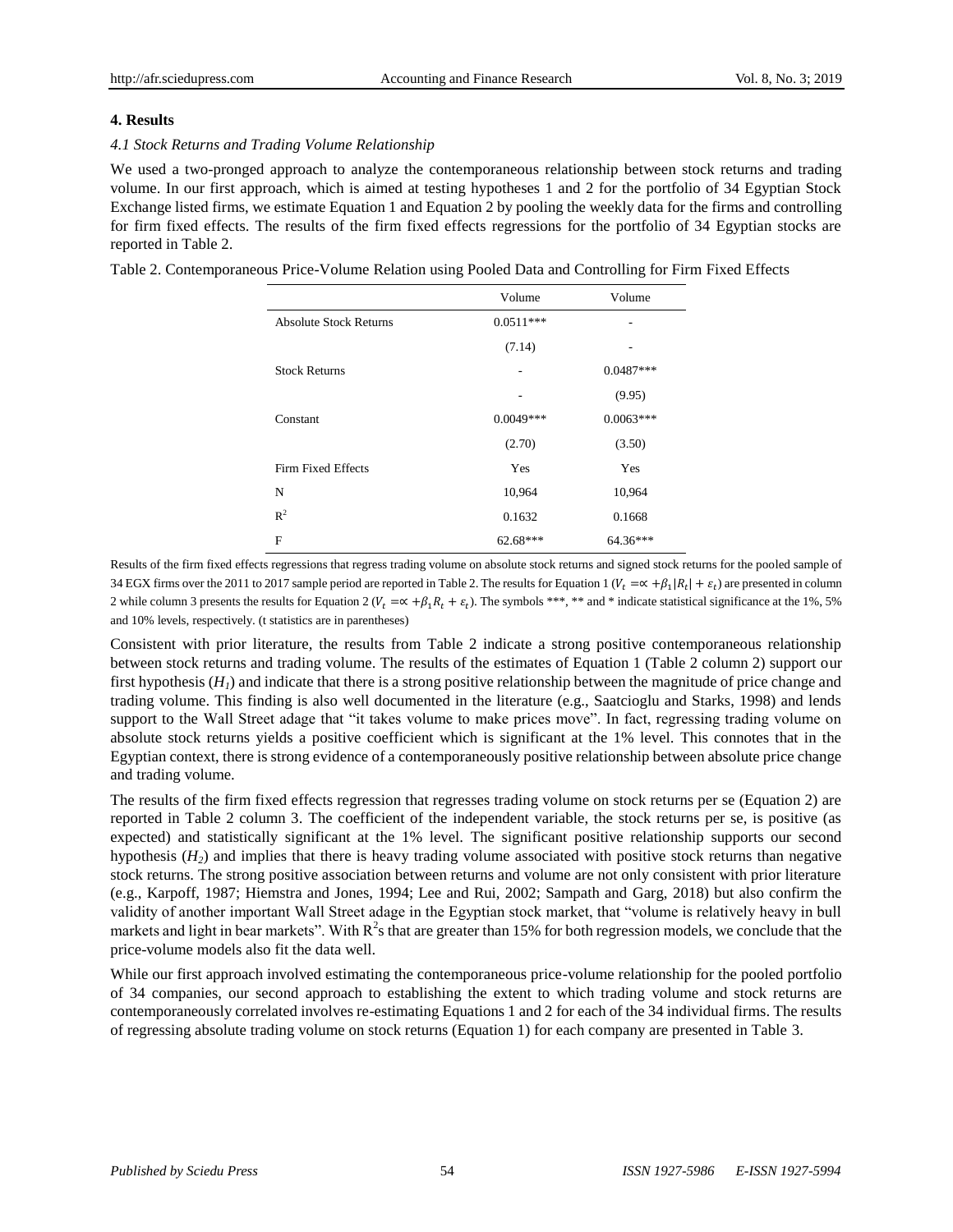## Table 3. Firm Level Absolute Price Change-Volume Relationship

| Company                            | $\propto$   | t     | $\beta_1$   | t    | N   | Model F    | $R^2$  |
|------------------------------------|-------------|-------|-------------|------|-----|------------|--------|
| ALEXANDRIA MRL.OILS                | $0.0033***$ | 4.56  | $0.1029***$ | 7.12 | 322 | 50.64***   | 0.1366 |
| <b>AMER GROUP</b>                  | $0.0048***$ | 6.08  | $0.0860***$ | 7.61 | 323 | 57.87***   | 0.1527 |
| <b>ARAB COTTON GINNING</b>         | $0.0108***$ | 11.64 | $0.0508***$ | 3.92 | 323 | $15.33***$ | 0.0456 |
| ARABIA INVS.DEV.FIN.               | $0.0093***$ | 9.75  | $0.0821***$ | 5.84 | 321 | 34.14***   | 0.0967 |
| ASEK COMPANY FOR MINING            | $0.0015***$ | 3.91  | $0.0223***$ | 4.07 | 323 | $16.60***$ | 0.0492 |
| CITADEL CAPITAL                    | $0.0070***$ | 7.65  | $0.0525***$ | 3.95 | 323 | $15.63***$ | 0.0464 |
| COML.INTL.BANK (EGYPT)             | $0.0007***$ | 5.78  | $0.0175***$ | 6.35 | 323 | 40.38***   | 0.1117 |
| EFG HERMES HDG.                    | $0.0024***$ | 8.06  | $0.0306***$ | 6.36 | 322 | 40.44***   | 0.1122 |
| EGYP.FOR TOURISM RSTS.             | $0.0051***$ | 6.45  | $0.0464***$ | 4.09 | 323 | $16.71***$ | 0.0495 |
| <b>EGYPT IRON &amp; STEEL</b>      | $0.0014***$ | 8.10  | $0.0072***$ | 3.37 | 321 | $11.35***$ | 0.0343 |
| EGYPTIAN CHEMICAL IND              | $0.0018***$ | 3.82  | $0.0200***$ | 3.28 | 321 | $10.73***$ | 0.0325 |
| <b>EGYPTIAN ELECTRIC CABLE</b>     | $0.0038***$ | 5.18  | $0.0702***$ | 5.38 | 323 | 28.99***   | 0.0828 |
| EGYPTIAN FINL.& INDL.              | $0.0017***$ | 4.23  | $0.0516***$ | 6.99 | 323 | 48.91***   | 0.1322 |
| EGYPTIAN KUWAITI HOLDING           | $0.0005**$  | 1.98  | $0.0098*$   | 1.96 | 323 | $3.83*$    | 0.0118 |
| EGYPTIANS ABROAD INVS.             | $0.0052***$ | 8.03  | $0.0361***$ | 3.82 | 323 | $14.62***$ | 0.0435 |
| EGYPTIANS HOUSING DEV.             | $0.0032***$ | 7.97  | $0.0219***$ | 3.81 | 323 | 14.49***   | 0.0432 |
| EL AHLI INV.& DEV.                 | $0.0041***$ | 7.98  | $0.0282***$ | 3.85 | 323 | 14.80***   | 0.0441 |
| ELSAEED CONTRACT AND REAL ESTATE   | $0.0109***$ | 7.20  | $0.1332***$ | 5.20 | 323 | $27.04***$ | 0.0777 |
| <b>EXTRACTED OILS DERIVATRE</b>    | $0.0033***$ | 4.22  | $0.0921***$ | 6.99 | 322 | 48.83***   | 0.1324 |
| <b>GIZA GENERAL CONTRACTING</b>    | $0.0714***$ | 4.66  | 0.2961      | 1.24 | 323 | 1.54       | 0.0048 |
| <b>HELIOPOLIS HOUSING</b>          | $0.0019***$ | 4.09  | 0.0599***   | 8.14 | 323 | 66.33***   | 0.1712 |
| <b>MARIDIVE &amp; OIL SERVICES</b> | $0.0005***$ | 5.47  | $0.0117***$ | 6.80 | 323 | 46.24***   | 0.1259 |
| MEDINET NASR HOUSING               | $0.0075***$ | 3.04  | 0.0159      | 0.37 | 322 | 0.14       | 0.0004 |
| MENA TOURISM & RLST.INV.           | $0.0030***$ | 3.68  | $0.0576***$ | 4.63 | 323 | $21.45***$ | 0.0626 |
| NATIONAL DEV.BANK                  | $0.0012***$ | 6.88  | $0.0167***$ | 5.80 | 322 | 33.67***   | 0.0952 |
| PALM HILLS DEVS.SAE                | $0.0064***$ | 12.90 | $0.0340***$ | 4.90 | 322 | 24.02***   | 0.0698 |
| PIONEERS HOLDING                   | $0.0028***$ | 8.15  | $0.0208***$ | 4.49 | 321 | 20.12***   | 0.0593 |
| SIDI KERIR PETROCHEM.              | $0.0001***$ | 2.99  | $0.0100***$ | 8.58 | 323 | 73.67***   | 0.1867 |
| SIX OF OCT.DEV.& INV.              | $0.0033***$ | 4.81  | $0.0750***$ | 7.91 | 323 | 62.53***   | 0.1630 |
| SOUTH VALLEY CEMENT                | $0.0008***$ | 4.73  | $0.0114***$ | 3.76 | 323 | 14.17***   | 0.0423 |
| TALAAT MOUSTAFA GROUP              | $0.0004**$  | 2.32  | $0.0282***$ | 9.02 | 323 | 81.28***   | 0.2021 |
| <b>TELECOM EGYPT</b>               | $0.0002***$ | 7.36  | $0.0057***$ | 7.33 | 323 | 53.78***   | 0.1435 |
| UNITED ARAB SHIPPING               | $0.0094***$ | 8.52  | $0.0703***$ | 4.71 | 321 | 22.22***   | 0.0651 |
| UNITED HOUSING & DEV.              | $0.0017***$ | 2.86  | $0.0501***$ | 4.71 | 321 | 22.18***   | 0.0650 |

For each of the 34 EGX firms over the 2011 to 2017 sample period, Table 3 presents the Equation 1 ( $V_t = \propto +\beta_1 |R_t| + \varepsilon_t$ ) OLS regressions' results regressing trading volume on absolute stock returns. The symbols \*\*\*, \*\* and \* indicate statistical significance at the 1%, 5% and 10% levels, respectively.

The results of the individual firm level regressions in Table 3 are consistent with the pooled results and corroborate the strong positive relationship between absolute stock returns and trading volume. As shown in Table 3, a significantly positive relationship between trading volume and absolute stock returns is documented for 32 firms out of the 34 firms.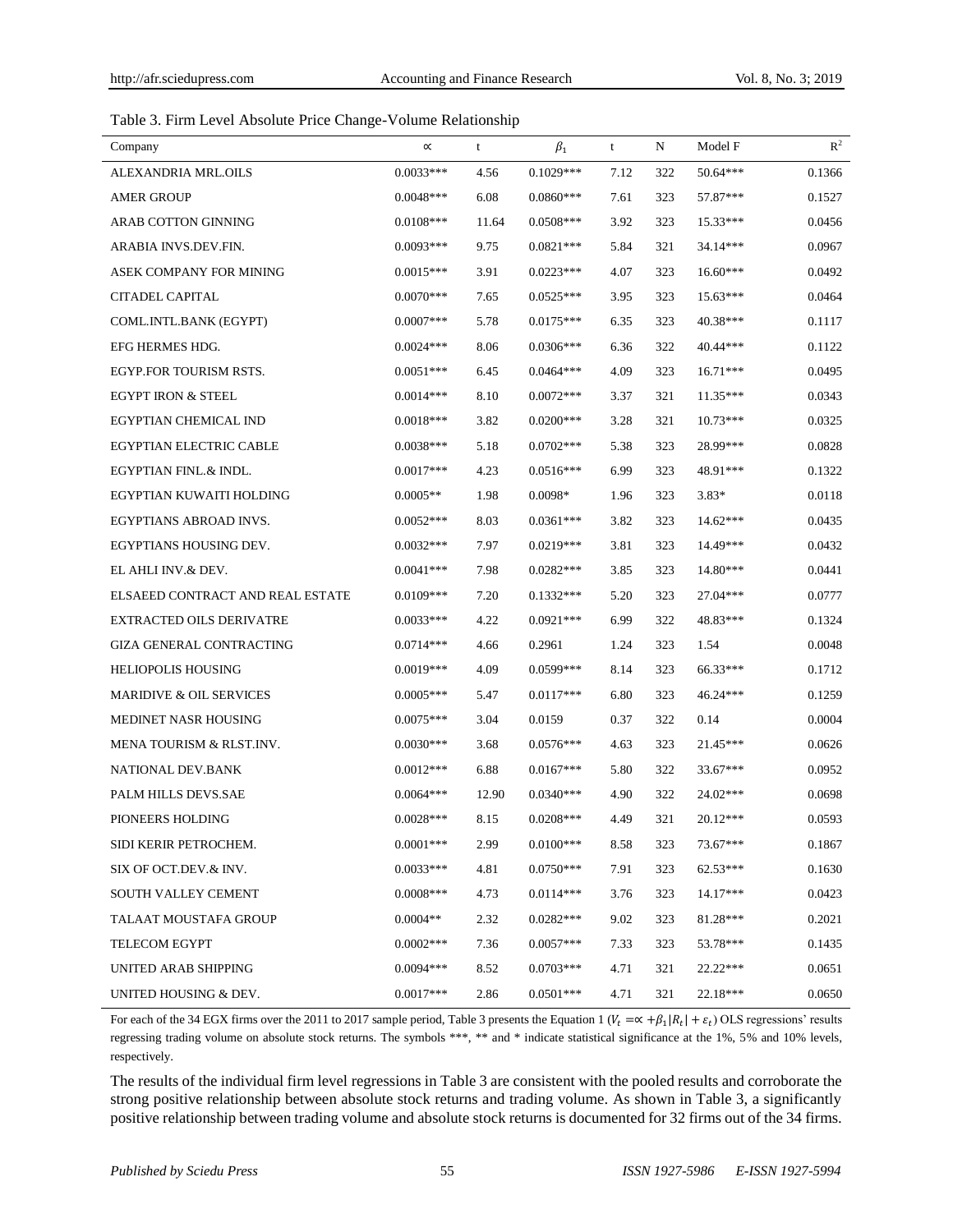As well, the positive relationship is significant at the 1% level for 31 firms and only 1 firm has a significantly positive association between absolute price change and trading volume at the 10% level. The firm level results in Table 3 also support hypothesis 1.

The firm level regressions that regress trading volume on stock returns per se (Equation 2) are reported in Table 4.

Table 4. Price-Volume Relationship at the Firm Level

| Company                            | $\propto$   | $\ensuremath{\mathbf{t}}$ | $\beta_1$   | $\mathbf t$ | N   | Model F    | $\mathbb{R}^2$ |
|------------------------------------|-------------|---------------------------|-------------|-------------|-----|------------|----------------|
| ALEXANDRIA MRL.OILS                | $0.0063***$ | 10.72                     | 0.0598***   | 5.11        | 322 | 26.09***   | 0.0754         |
| <b>AMER GROUP</b>                  | $0.0095***$ | 17.96                     | $0.0554***$ | 7.35        | 323 | 54.02***   | 0.1440         |
| <b>ARAB COTTON GINNING</b>         | $0.0132***$ | 21.47                     | $0.0672***$ | 7.77        | 323 | $60.30***$ | 0.1581         |
| ARABIA INVS.DEV.FIN.               | $0.0132***$ | 20.66                     | $0.0707***$ | 7.46        | 321 | 55.71***   | 0.1487         |
| ASEK COMPANY FOR MINING            | $0.0026***$ | 10.30                     | $0.0158***$ | 4.29        | 323 | 18.42***   | 0.0543         |
| <b>CITADEL CAPITAL</b>             | $0.0100***$ | 16.62                     | $0.0437***$ | 5.02        | 323 | $25.25***$ | 0.0729         |
| COML.INTL.BANK (EGYPT)             | $0.0013***$ | 14.17                     | $0.0037*$   | 1.86        | 323 | $3.47*$    | 0.0107         |
| EFG HERMES HDG.                    | $0.0039***$ | 18.03                     | 0.0039      | 1.15        | 322 | 1.32       | 0.0041         |
| EGYP.FOR TOURISM RSTS.             | $0.0075***$ | 14.30                     | $0.0282***$ | 3.72        | 323 | 13.85***   | 0.0414         |
| <b>EGYPT IRON &amp; STEEL</b>      | $0.0018***$ | 15.11                     | $0.0096***$ | 6.52        | 321 | 42.57***   | 0.1177         |
| EGYPTIAN CHEMICAL IND              | $0.0029***$ | 8.48                      | $0.0111**$  | 2.54        | 321 | $6.44**$   | 0.0198         |
| <b>EGYPTIAN ELECTRIC CABLE</b>     | $0.0068***$ | 13.52                     | $0.0466***$ | 5.28        | 323 | 27.83***   | 0.0798         |
| EGYPTIAN FINL.& INDL.              | $0.0038***$ | 14.70                     | $0.0349***$ | 7.29        | 323 | 53.13***   | 0.1420         |
| EGYPTIAN KUWAITI HOLDING           | $0.0008***$ | 4.40                      | $-0.0022$   | $-0.57$     | 323 | 0.33       | 0.0010         |
| EGYPTIANS ABROAD INVS.             | $0.0071***$ | 17.10                     | $0.0385***$ | 6.37        | 323 | 40.59***   | 0.1122         |
| EGYPTIANS HOUSING DEV.             | $0.0043***$ | 17.22                     | $0.0270***$ | 7.49        | 323 | 56.04***   | 0.1486         |
| EL AHLI INV.& DEV.                 | $0.0057***$ | 18.03                     | $0.0395***$ | 8.89        | 323 | 78.97***   | 0.1974         |
| ELSAEED CONTRACT AND REAL ESTATE   | $0.0167***$ | 17.46                     | $0.1262***$ | 7.79        | 323 | $60.71***$ | 0.1590         |
| <b>EXTRACTED OILS DERIVATRE</b>    | $0.0072***$ | 14.15                     | $0.0764***$ | 8.89        | 322 | 79.11***   | 0.1982         |
| <b>GIZA GENERAL CONTRACTING</b>    | $0.0851***$ | 8.57                      | $0.5351***$ | 3.45        | 323 | 11.93***   | 0.0358         |
| <b>HELIOPOLIS HOUSING</b>          | $0.0045***$ | 14.00                     | $0.0322***$ | 6.25        | 323 | 39.10***   | 0.1086         |
| <b>MARIDIVE &amp; OIL SERVICES</b> | $0.0009***$ | 13.54                     | $0.0064***$ | 4.86        | 323 | $23.60***$ | 0.0685         |
| MEDINET NASR HOUSING               | $0.0081***$ | 4.85                      | 0.0178      | 0.61        | 322 | 0.38       | 0.0012         |
| MENA TOURISM & RLST.INV.           | $0.0058***$ | 10.89                     | $0.0508***$ | 6.20        | 323 | 38.48***   | 0.1070         |
| NATIONAL DEV.BANK                  | $0.0019***$ | 15.45                     | $0.0098***$ | 4.85        | 322 | 23.51***   | 0.0684         |
| PALM HILLS DEVS.SAE                | $0.0083***$ | 24.84                     | $0.0315***$ | 6.83        | 322 | $46.71***$ | 0.1274         |
| PIONEERS HOLDING                   | $0.0038***$ | 17.34                     | $0.0173***$ | 5.69        | 321 | $32.37***$ | 0.0921         |
| SIDI KERIR PETROCHEM.              | $0.0004***$ | 11.97                     | $0.0028***$ | 3.19        | 323 | $10.19***$ | 0.0308         |
| SIX OF OCT.DEV.& INV.              | $0.0072***$ | 13.82                     | $0.0187***$ | 2.61        | 323 | $6.79***$  | 0.0207         |
| SOUTH VALLEY CEMENT                | $0.0013***$ | 11.64                     | $0.0098***$ | 5.01        | 323 | $25.11***$ | 0.0725         |
| TALAAT MOUSTAFA GROUP              | $0.0017***$ | 11.76                     | $-0.0040*$  | $-1.67$     | 323 | $2.80*$    | 0.0086         |
| <b>TELECOM EGYPT</b>               | $0.0004***$ | 17.79                     | $0.0019***$ | 3.38        | 323 | 11.44***   | 0.0344         |
| UNITED ARAB SHIPPING               | $0.0131***$ | 17.48                     | $0.0675***$ | 6.66        | 321 | 44.42***   | 0.1222         |
| UNITED HOUSING & DEV.              | $0.0037***$ | 8.77                      | $0.0297***$ | 3.97        | 321 | $15.77***$ | 0.0471         |

This table reports the Equation 2 ( $V_t = \alpha + \beta_1 R_t + \varepsilon_t$ ) OLS regressions' results regressing trading volume on stock returns for each of the 34 EGX firms over the 2011 to 2017 period. The symbols \*\*\*, \*\* and \* indicate statistical significance at the 1%, 5% and 10% levels, respectively.

The results of the individual firm level regressions in Table 4 support hypothesis 2 and confirm the strong positive relationship between price change and volume documented at the pooled portfolio level. Out of the 34 companies, the relationship between stock returns and trading volume is statistically significant for 31 companies (i.e., more than 90% of the companies). Out of the 31 significant results, the relationship is significantly positive for 30 companies (i.e., 97%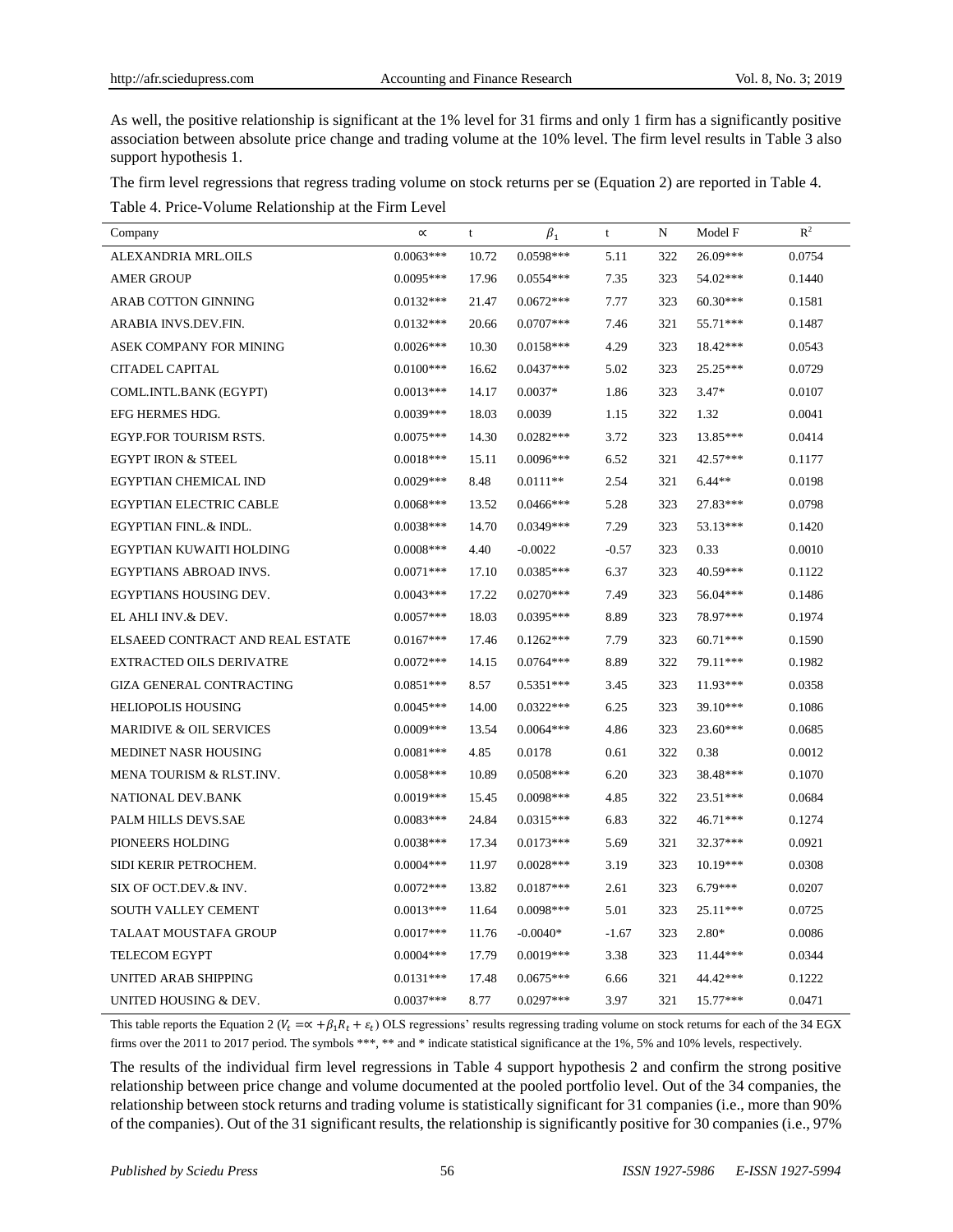of the companies) and only one company has stock returns that are weakly significantly negatively related to trading volume (at the 10% level). Of the significant results, over 90% (28 out of 31) are significantly positive at the 1% level while 1 out of 31 is significant at the 5% level and 2 out of 31 (including the one case of a negative relationship) are significant at the 10% level.

Overall, the hypotheses that stock returns are contemporaneously and asymmetrically positively related to trading volume  $(H_1$  and  $H_2$ ) are confirmed by the results reported in Tables 2 to 4. The strong positive price-volume relationship suggests that the recent initiatives undertaken by the EGX may have helped to improve the information flow and efficiency of the market. Specifically, we conjecture that as new information arrives in the Egyptian stock exchange (as proxied by trading volume), it is instantaneously incorporated into stock prices – suggesting some improved level of market efficiency. These results are also consistent with prior studies documenting a positive relationship between returns and trading volume and additionally support two Wall Street adages. Thus, similar to Girard and Omran's (2009) conclusion that earlier initiatives undertaken by the EGX helped in improving information flow, we also conclude that the recent initiatives undertaken by the EGX to improve its structure and information transparency appear to be positively impacting the information environment as new information (proxied by trading volume) is contemporaneously impounded into stock prices, leading to the strong positive contemporaneous price-volume relationship.

#### *4.2 Price-Volume Granger Causality Tests*

To further investigate the price-volume relationship, the paper attempts to test hypothesis 3 and hypothesis 4 in order to ascertain whether there are causal relationships between stock price change and trading volume. As pervasively done in the literature, we examine the question of causal links between returns and volume by estimating the Equation 3 and Equation 4 vector autoregressive (VAR) models and then performing Granger causality tests. Since the VAR regressions require the specification of lags, we leverage Akaika's (1974) information criteria (AIC) to determine the ideal number of lags to use in the VAR regressions. We summarize the optimal number of lags suggested by AIC in Table 5.

| AIC Recommended Lags | Number of Companies | % of Companies | Cumulative % |
|----------------------|---------------------|----------------|--------------|
| $\theta$             |                     | 2.9%           | 2.9%         |
|                      | 8                   | 23.5%          | 26.5%        |
| 2                    | 5                   | 14.7%          | 41.2%        |
| 3                    | 7                   | 20.6%          | 61.8%        |
| $\overline{4}$       | 6                   | 17.6%          | 79.4%        |
| 5                    | 1                   | 2.9%           | 82.4%        |
| 6                    | 1                   | 2.9%           | 85.3%        |
| 7                    | $\theta$            | 0.0%           | 85.3%        |
| 8                    | 5                   | 14.7%          | 100.0%       |

|  |  |  | Table 5. Best number of Lags for Granger Causality Tests |  |
|--|--|--|----------------------------------------------------------|--|

We use Akaike's (1974) information criteria (AIC) to determine the optimal number of lags and report the count statistics for the 34 EGX firms in Table 5.

From Table 5, AIC recommends lags of 0 to 3 for two-thirds of the sampled firms and lags of 0 to 4 for almost 80% of the 34 firms. Indeed, for all the firms, AIC recommends lags of no more than 8, suggesting that it may take up to 8 weeks for past technical information on price and volume to be fully reflected in current prices and volume. This gradual incorporation of lagged values, leading to a slightly longer horizon (of 8 weeks) over which past technical information on price and volume are incorporated into current stock prices and trading volume, potentially signals some level of market inefficiency. Thus, since it takes about 2 months for lag values to be fully incorporated into current stock prices and trading volume, we surmise that the Egyptian stock market is slightly less efficient compared to stock markets in advanced countries.

Since the AIC information in Table 5 suggests that lags of 0 to 8 are appropriate for all companies, we use 8 lags to run the VAR regressions and to perform Granger causality tests. Hiemstra and Jones (1994) also note that 8 lags is one of the most commonly used lags in the literature. We pooled the portfolio of 34 firms and run the VAR regressions and Granger causality tests on the pooled data, controlling for firm fixed effects and correcting for first order serial correlation.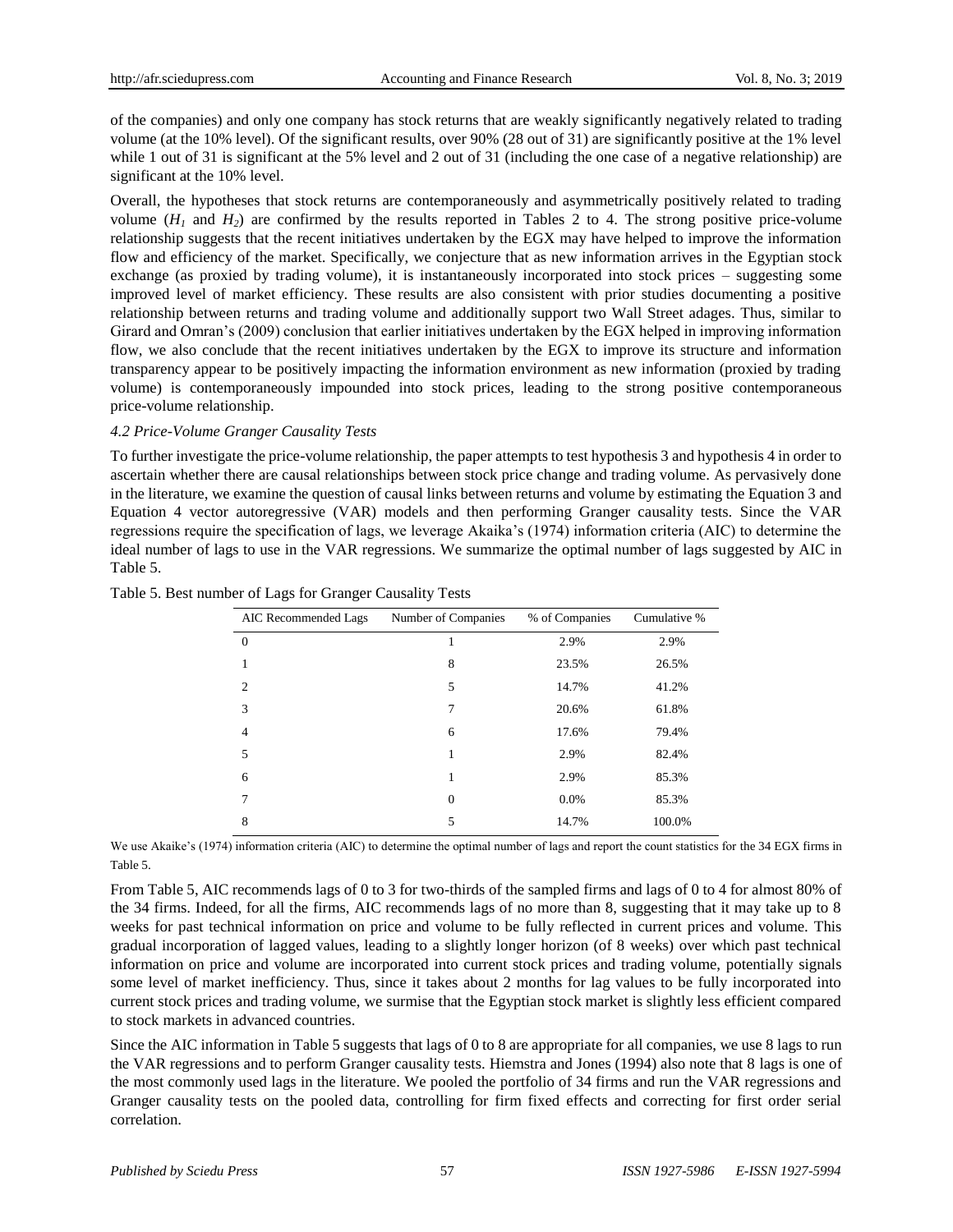|                                     | Volume       | t       | <b>Absolute Stock Returns</b> | t        |
|-------------------------------------|--------------|---------|-------------------------------|----------|
| Volume Lag 1                        | $0.5269***$  | 37.75   | 0.0192                        | 0.57     |
| Volume Lag 2                        | $-0.0742***$ | $-7.26$ | 0.0018                        | 0.08     |
| Volume Lag 3                        | $-0.0088$    | $-0.88$ | 0.0343                        | 1.34     |
| Volume Lag 4                        | $0.1565***$  | 16.29   | $-0.0464*$                    | $-1.89$  |
| Volume Lag 5                        | $0.0295**$   | 2.08    | $-0.0025$                     | $-0.10$  |
| Volume Lag 6                        | 0.0096       | 0.61    | 0.0220                        | 0.63     |
| Volume Lag 7                        | $0.1607***$  | 10.00   | 0.0108                        | 0.27     |
| Volume Lag 8                        | 0.0115       | 0.83    | 0.0019                        | 0.06     |
| Absolute Stock Returns Lag 1        | $-0.0060$    | $-1.06$ | $0.4647***$                   | 33.09    |
| Absolute Stock Returns Lag 2        | 0.0098*      | 1.65    | $-0.1485***$                  | $-10.07$ |
| Absolute Stock Returns Lag 3        | $0.0122**$   | 2.12    | $0.1059***$                   | 7.29     |
| Absolute Stock Returns Lag 4        | $-0.0116**$  | $-2.09$ | $0.0261*$                     | 1.87     |
| Absolute Stock Returns Lag 5        | 0.0051       | 0.89    | $-0.0172$                     | $-1.23$  |
| Absolute Stock Returns Lag 6        | 0.0003       | 0.05    | 0.0088                        | 0.61     |
| Absolute Stock Returns Lag 7        | $-0.0088$    | $-1.53$ | $-0.0167$                     | $-1.16$  |
| Absolute Stock Returns Lag 8        | $0.0108*$    | 1.90    | $0.0594***$                   | 4.49     |
| Constant                            | 0.0013       | 1.13    | $0.0150***$                   | 5.61     |
| Firm Fixed Effects                  | Yes          |         | Yes                           |          |
| ${\bf N}$                           | 4,222        |         | 4,797                         |          |
| R2                                  | 0.6488       |         | 0.2465                        |          |
| Model F                             | 157.31***    |         | 31.70***                      |          |
| Absolute Stock Returns Lags Block F | $2.29**$     |         |                               |          |
| Volume Lags Block F                 |              |         | 0.90                          |          |

This Table documents results of pooled VAR regressions with firm fixed effects and Granger causality tests. Equation 3 results are reported in column 2 where trading volume is regressed on the first 8 lags of volume and the first 8 lags of absolute stock returns. The t statistics for Equation 3 are reported in column 3. Equation 4 results are presented in column 4 where absolute stock return is regressed on the first 8 lags of volume and the first 8 lags of absolute stock returns. The t statistics for Equation 4 are reported in column 5. We correct the VAR regressions for first order autocorrelation in the data. The symbols \*\*\*, \*\* and \* indicate statistical significance at the 1%, 5% and 10% levels, respectively.

Results of Equation 3 are reported in column 2 of Table 6. The block exogeneity F test rejects the null hypothesis that the 8 lags of stock returns are statistically indistinguishable from zero. The statistically significant block exogeneity F tests for the lags of stock returns indicate that past stock returns significantly Granger-cause trading volume at the 5% conventional level of significance. This supports hypothesis 3. Also, consistent with the sequential information arrival hypothesis espoused by Copeland (1976), our results imply that trading interests created by changes in prices are not spontaneously cleared until about two months (i.e., 8 weeks or 8 lags) later. This suggests that in the Egyptian stock market, some investors are late in the information queue and it could take up to two months (8 weeks) for the information content of past returns to be impounded in stock trading. It should be noted that this is not out of the ordinary, especially for emerging/frontier financial markets, since the information architecture of these markets are still developing.

On the question of whether trading volume Granger-cause stock returns (hypothesis 4), however, we are unable to reject the null hypothesis since the block exogeneity F statistic is statistically indistinguishable from zero. Consequently, we conclude that in the Egyptian context, trading volume does not Granger-cause stock returns. Our results do not support hypothesis 4.

All in all, our Granger causality tests show that in the Egyptian stock market, there is a unidirectional Granger causality from stock returns to trading volume but not from trading volume to stock returns. Given that the EGX is an emerging financial market, the unidirectional causality may also suggest that noise traders using prior price change information as the basis for their trading decisions may be driving up volume, leading to stock returns Granger causing trading volume. The results of the Granger causality tests of this study are similar to the results of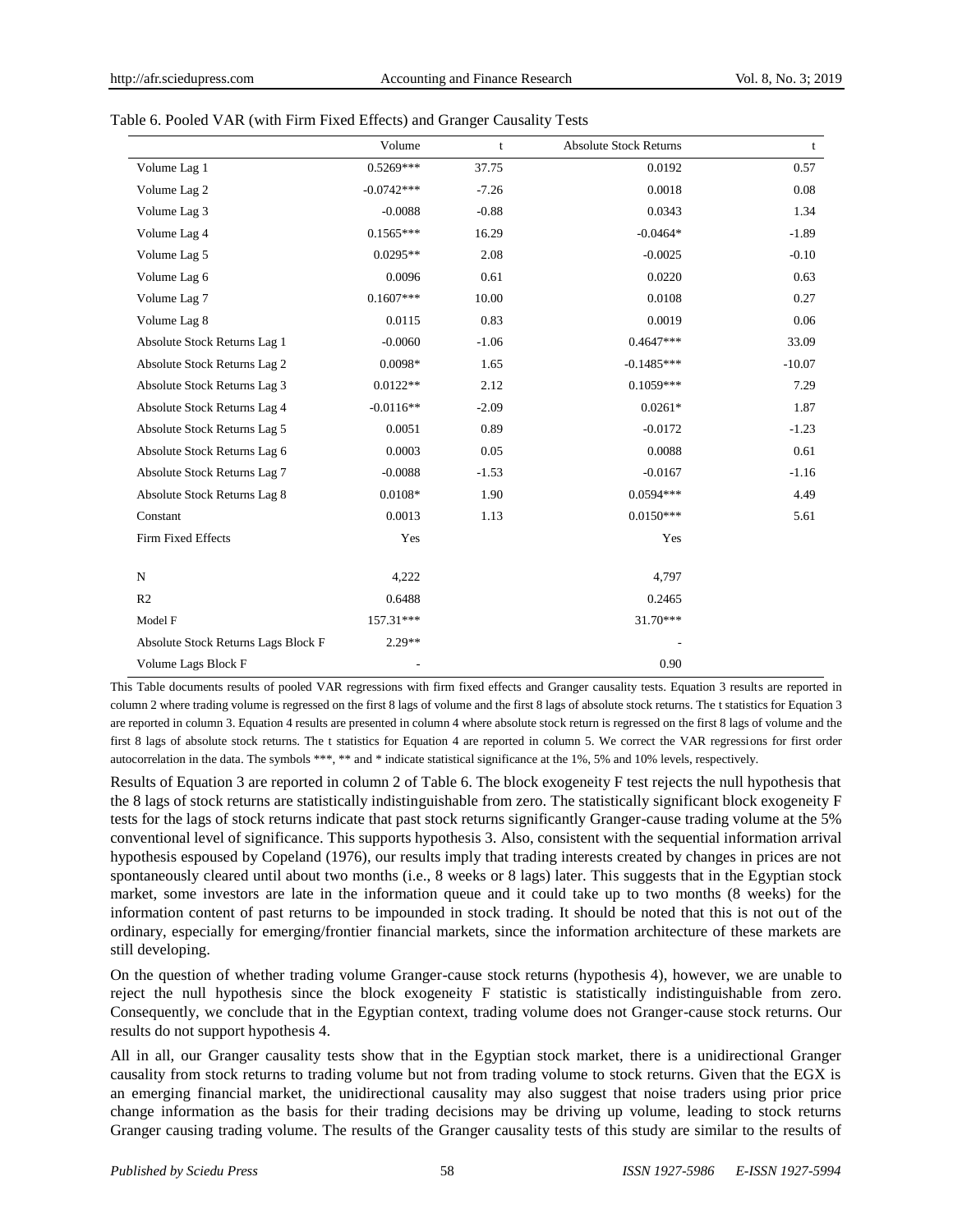Chen (2012) and Sampath and Garg (2018), who find strong evidence of causality from returns to volume but not from volume to returns.

#### **5. Conclusion**

Using data on a portfolio of 34 most active stocks from 2011 to 2017, this paper investigates the price-volume relationship in the EGX, one of the growing emerging stock markets in Africa. Our findings are, in general, consistent with prior studies on the price-volume relationship (e.g., Saatcioglu and Starks, 1998; Chen, 2012). Our results confirm that stock price changes are positively related to trading volume both at the individual firm level and the portfolio level. As for the nature of the relationship, our results indicate that the price-volume relationship is asymmetric. These findings support the two oldest Wall Street adages related to price and volume. The strong positive contemporaneous relationship also suggests that the various initiatives undertaken by the EGX may be having a positive effect in improving the information dissemination environment of the exchange. Additionally, when we investigate causal relationships, our results support only a unidirectional relationship that price change Granger causes trading volume (with lags extending up to 8 weeks) but not the other way around. This finding leads us to conclude that in the EGX, the information is sequentially distributed, thus impinging on the ability of investors at the end of the information queue to react rapidly. This delay in information dissemination and the absence of volume Granger causing price could be a source of some inefficiency in the EGX.

Overall, our findings are consistent with prior studies on the price-volume relation in other jurisdictions. Given the continuing development of African financial markets and their potential attractiveness to global investors from a portfolio diversification perspective, we believe that our study is beneficial to not only the academic world but to practitioners, including investors who might be interested in implementing investment strategies like momentum in the EGX. Since momentum and other investment strategies' performance may be influenced by the information environment and microstructure of the EGX, the empirical results we present in this study may be beneficial to investors. A potential limitation of our study relates to the use of weekly data. Although the use of weekly data is the predominant approach in the literature, Karpoff (1987) raised the possibility that the price-volume relationship could be affected by the data measurement frequency. Consequently, our results could be driven by the use of weekly data. We therefore suggest that future research analyze the price-volume relationship in the EGX using other data frequencies such as monthly data, quarterly data or annual data.

#### **References**

- Abdelzaher, M.A. (2019). The impact of January events on stock performance in the Egyptian stock market. *Accounting and Finance Research, 8*(1), 174–182. https://doi.org/10.5430/afr.v8n1p174
- Akaike, H. (1974). A new look at the statistical model identification. *IEEE Transactions on Automatic Control, 19*, 716–723. https://doi.org/10.1109/TAC.1974.1100705
- Assogbavi, T., Khoury, N., & Yourougou, P. (1995). Short interest and the asymmetry of the price-volume relationship in the Canadian Stock market. *Journal of Banking and Finance, 19*, 1341–1358. https://doi.org/10.1016/0378-4266(94)00121-I
- Basci, E., Özyildirim, S., & Aydoğan, K. (1996). A note on price-volume dynamics in an emerging stock market. *Journal of Banking and Finance, 20*(2), 389–400. https://doi.org/10.1016/0378-4266(95)00003-8
- Blume, L., Easley, D., & O'Hara, M. (1994). Market statistics and technical analysis: The role of volume. *Journal Finance, 49*(1), 153–181. https://doi.org/10.1111/j.1540-6261.1994.tb04424.x
- Brailsford, T.J. (1996). The empirical relationship between trading volume, returns and volatility. *Accounting and Finance, 36*(1), 89–111. https://doi.org/10.1111/j.1467-629X.1996.tb00300.x
- Chen, S.-S. (2012). Revisiting the empirical linkages between stock returns and trading volume. *Journal of Banking and Finance, 36*, 1781–1788. https://doi.org/10.1016/j.jbankfin.2012.02.003
- Cook, S., & Watson, D. (2017). Revisiting the returns-volume relationship: time variation, alternative measures and the financial crisis. *Physica A, 470*, 228–235. https://doi.org/10.1016/j.physa.2016.11.087
- Copeland, T. (1976). A model of asset trading under the assumption of sequential information arrival. *Journal of Finance, 31*, 135–155. https://doi.org/10.1111/j.1540-6261.1976.tb01966.x
- El Alaoui, M., Bouri, E., & Roubaud, D. (2018). Bitcoin price-volume: a multifractal cross-correlation approach. *Finance Research Letters*, in press. https://doi.org/10.1016/j.frl.2018.12.011
- Epps, T.W., & Epps, M.L. (1976). The stochastic dependence of security price changes and transaction volume